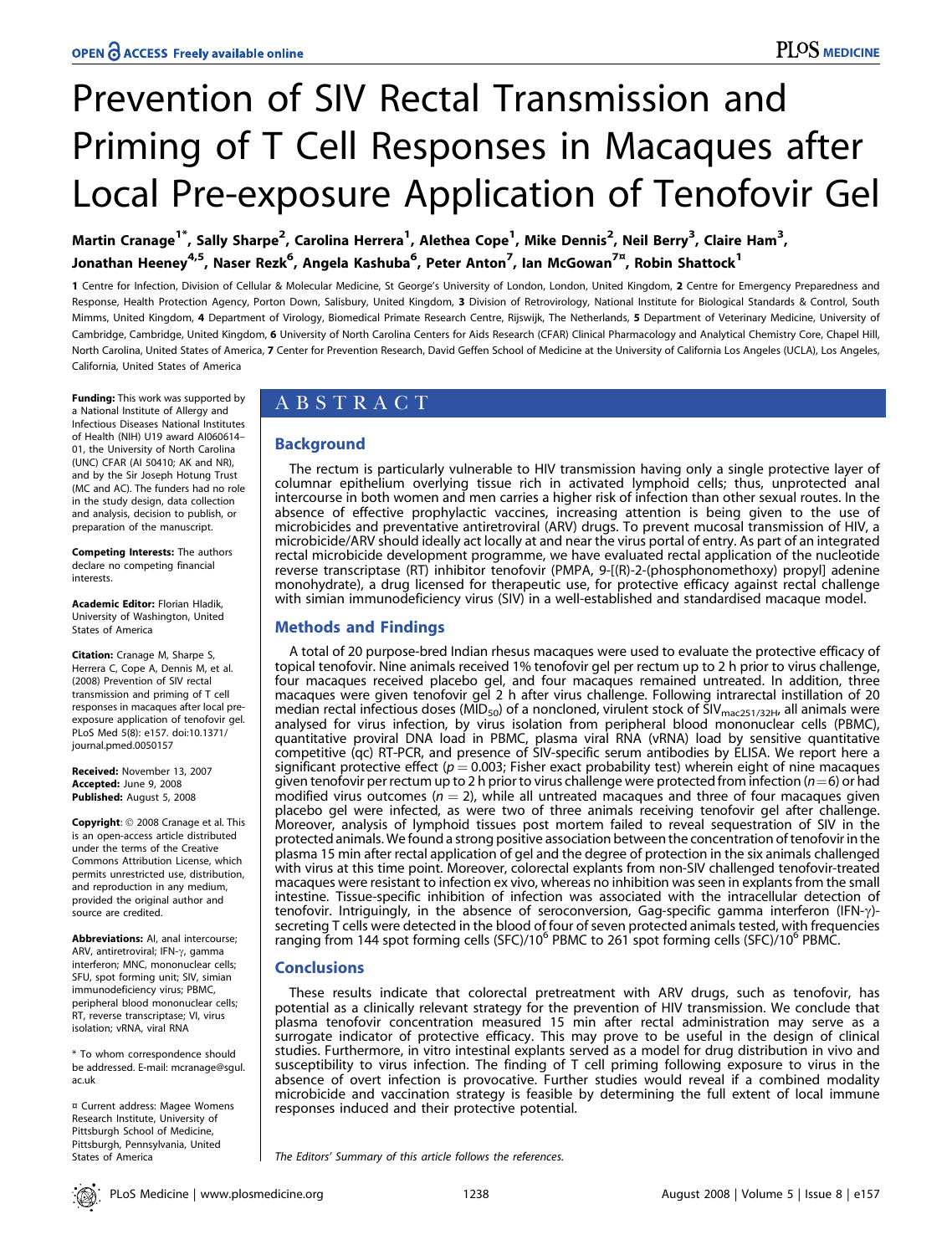#### Introduction

The development of an effective vaccine against HIV is still thought to be a long-term endeavour; meanwhile the HIV pandemic continues relentlessly, fuelled primarily by sexual transmission. The relative ease by which HIV is transmitted rectally [1–4] makes this a particularly important, although relatively neglected, route to target with prevention strategies. Unlike the vagina, the rectal canal has only a single layer of columnar epithelium overlying tissue rich in activated lymphoid cells [5,6] and therefore for reasons of both anatomy and immunological status presents a particular challenge for preventative modalities. It is difficult to estimate the prevalence of anal intercourse (AI) in the heterosexual population, but recent studies have indicated that it may be far more common than had been thought. In a population-based study of 2,547 Northern Californian women aged 18–29 y, AI was reported in 21.7% of sexually active individuals [7]. Higher rates of AI have been described in women at particular risk of HIV infection through drug use, forced intercourse, and prostitution [8–11]. Data from Africa are very limited, but levels in excess of 40% incidence have been described in commercial sex workers in South Africa [12,13]. These figures alone demonstrate the need for the development of rectal microbicides, a focus catalyzed by the more visible need of the population of men who have sex with men, which still accounts for the majority of new infections in North America, South America, and Europe. Moreover, many of these men who have sex with men are having unprotected AI irrespective of their HIV status [14]. In the absence of vaccines, increasing effort is being applied to the parallel approach of preventative microbicides/pre-exposure use of antiretrovirals (ARVs). To date preclinical studies of tenofovir in the macaque rectal challenge model using either simian immunodeficiency virus (SIV) or recombinant chimeric simian HIV (SHIV) have focussed on the use of the orally bio-available prodrug tenofovir disoproxil fumarate (TDF) [15,16]. Although partial protection was observed against multiple low dose mucosal virus challenge, it appeared that the dose of available drug may have been suboptimal. We have taken a different approach, reasoning that the optimal route to protect cells of the rectum and possibly beyond may be through local application of tenofovir given, in effect, as a rectal microbicide. As well as testing this hypothesis, we sought to determine if protective efficacy correlated with drug uptake and whether exposure to virus in the absence of overt infection stimulated virus-specific T cell responses.

#### Methods

#### Macaques, Tenofovir Gel, and Virus

A well-established macaque rectal challenge model using uncloned SIVmac<sub>251/32H</sub>; a virus that results in high cellassociated and plasma viral RNA (vRNA) loads shortly after a single application to naïve macaques  $[17-20]$  was used for this study. Purpose-bred male rhesus macaques (Macaca mulatta) of Indian origin aged 4–6 y were obtained from a UK breeding colony. All animals were housed according to the Code of Practice of the UK Home Office (1989) and were sedated with ketamine hydrochloride prior to inoculation with virus and/ or venepuncture. Animals were killed humanely by an overdose of anaesthetic. All procedures involving animals were approved by the Ethical Review Committee of the

Table 1. Assignment of Macaques to Experimental Groups

| <b>Study</b>                               | Group      | Animal<br><b>Number</b> | Procedure                     |
|--------------------------------------------|------------|-------------------------|-------------------------------|
| Evaluation of                              | A          | D3, D30, D37,           | Tenofovir 15 min before virus |
| protective efficacy<br>of rectal tenofovir |            | D39, D43, D79           |                               |
|                                            | B          | C57, D9, D26, D68       | Placebo 15 min before virus   |
|                                            | $\epsilon$ | D77, D83, E73, E81      | No treatment before virus     |
|                                            | D          | D14, D69, D56           | Tenofovir 2 h before virus    |
|                                            | E          | D15, D18, D29           | Tenofovir 2 h after challenge |
| <b>Explant studies</b>                     | F          | M3, M6                  | No treatment before necropsy  |
|                                            | G          | M1, M5, M32, M38        | Tenofovir 3 h before necropsy |

doi:10.1371/journal.pmed.0050157.t001

Centre for Emergency Preparedness and Response, Salisbury, UK. None of the animals had been used previously for experimental procedures and all animals were shown to be SIV negative (by virus isolation [VI], PCR, and serology) before entering the experiment. Tenofovir gel (1%) or control placebo gel, a proprietary formulation containing purified water with edetate disodium, citric acid, glycerin, methylparaben, propylparaben, and hydroxyethylcellulose (pH 4.5) supplied by Gilead Sciences was transferred to 5 ml syringes and administered in 3-ml volumes via a 10 FG soft catheter introduced 8 cm into the rectum. The process was atraumatic with no obvious leakage. Assignment of macaques to different treatment groups is shown in Table 1.

All macaques were challenged with 20 median rectal infectious doses  $MID_{50}$  of SIVmac  $_{251/32H}$  11/88 stock equivalent to  $18,974,50\%$  tissue culture doses (TCID<sub>50</sub>) as determined by previous titration [18]. Virus inoculum was diluted aseptically shortly before challenge and administered in 3-ml volumes with a 6 FG soft catheter 8 cm into the rectum. At 1, 2, 6, 12, 16, and 20 wk postchallenge macaques were bled to provide 15 ml of heparinised blood for VI and proviral DNA assay, 2 ml of EDTA blood for plasma vRNA load determination, and 2 ml of clotted blood for serum antibody analysis. Animals were observed for adverse effects immediately after injection of test substance, followed by daily observation for the duration of study. At each time of sedation the following clinical data were taken for each animal: body weight, temperature, axillary and inguinal lymph node scores, and haemoglobin concentration. Necropsies were performed on all the animals from which SIV had not been recovered and on two SIV-infected animals. At necropsy, the animals were assessed for gross pathology and the following specimens collected for analysis: heparinised blood, spleen, inguinal, mesenteric, and iliac lymph nodes, 20 cm sections of ileum/jejunum, and colorectum tissue. The gut tissues were washed to remove faecal material and each sample placed into 20 ml of RPMI supplemented with Lglutamine (2 mM), penicillin (50 U/ml), streptomycin (50 μg/ ml), and gentamicin (80 µg/ml) before rapid transport to the laboratory (3–4 h) on water ice for explant culture. All other tissues, as well as small samples of the gut tissues, were frozen at –70 °C for later analysis by PCR.

Two other SIV-naïve rhesus macaques were used to obtain gut tissues for explant studies of tenofovir antiviral activity in vitro (see below). A further four SIV-naïve macaques were

PLoS Medicine | www.plosmedicine.org August 2008 | Volume 5 | Issue 8 | e157 1239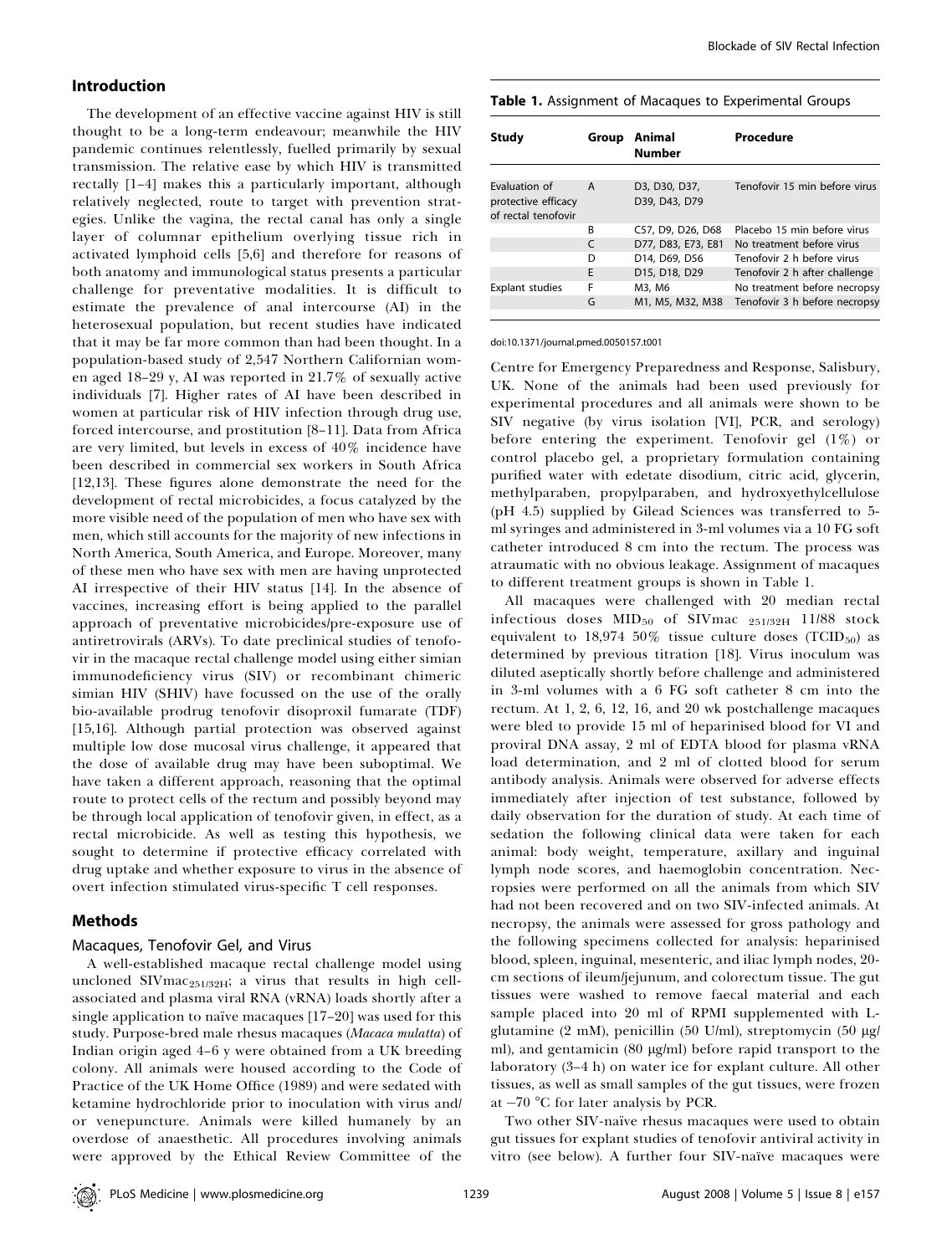dosed with tenofovir gel as described above 3 h prior to necropsy, and gut tissues used for ex vivo analysis of intracellular drug concentration and viral inhibitory activity (Table 1).

#### Virus Isolation

At each time point of sampling,  $2 \times 10^6$  peripheral blood mononuclear cells (PBMC) were cocultured with C8166 cells essentially as described previously [21]. Cultures were examined at the time of feeding every 3–4 d for cytopathic effect (cpe). Cultures where cpe was not seen were kept for at least 28 d. Virus growth was confirmed by immunofluorescent staining of acetone-methanol fixed cells for the detection of SIV antigens using a polyclonal antiserum from an SIV infected macaque. A similar procedure was used for back titration of the challenge stock virus, where 10-fold dilutions were added to four replicate flasks of C8166 cells for each dilution tested.

#### Plasma vRNA

Plasma vRNA concentrations were determined by quantitative competitive (qc) real time reverse transcriptase (RT)- PCR with a cut-off sensitivity of 40 RNA equivalents/ml [22].

#### Cell Associated Proviral DNA

Levels of proviral SIV gag DNA were determined using a highly sensitive PCR assay. Genomic DNA was extracted from whole blood or lymphoid samples by proteinase K digestion and phenol/chloroform using standard protocols, and the amount included in each PCR determined retrospectively by microfluorometry using a total DNA quantification kit on the basis of calf-thymus DNA standards (Sigma). One microlitre aliquots of DNA extract were assayed, in triplicate, using a Taqman Universal PCR Master mix (Applied Biosystems) with primers and probe located in conserved regions of gag. Tenfold serial dilutions of a p2-LTR plasmid [23], which encompasses the target gag sequences and diluted in 60  $\mu$ g/ ml herring sperm DNA, were included in each run as controls. Primer sequences were 5'-AGTGCCAACAGGCTCAGAAAA-3' (forward, 1253-1273) and 5'- TGCGTGAATGCACCA-GATG-3' (reverse, 1304–1322) numbering based on  $\text{SIV}_{\text{mac239}}$ , at an optimal concentration of 900 nM for each primer. Taqman hydrolysis probe sequence 5'-(6'-FAM-TTAAAAAGCCTTTATAATACTGTCTGCG-BHQ1)-3' (forward, 1275–1301) was used at a concentration of 225 nM. Amplifications were performed on an Mx3000P genetic analyser (Stratagene) with a thermoprofile of initial HotStart of 95 °C/10 min, followed by 95 °C/30 s, and 60 °C, 1 min/45 cycles. Quantitative SIV DNA levels were calculated using the Mx3000P software, expressed as copies of SIV DNA per  $10^5$ PBMC/mononuclear cells (MNC). The absolute detection limit of the assay, as determined by Poisson statistics, was a single SIV DNA copy. Similar data were generated on DNA extracted from low-copy number SIV-infected cell preparations where the actual copy number per PCR reaction was determined to be 1.48 copies of SIV gag DNA. Each assay was controlled internally with a spiked DNA preparation and validated by detection of  $\leq$ three copies of SIV DNA.

#### Tenofovir Quantification

Plasma samples were assayed for tenofovir concentration by the Clinical Pharmacology and Analytical Chemistry Core of the University of North Carolina Center for AIDS Research.

Drug concentrations in plasma were determined by a validated high pressure, liquid chromatography (HPLC) method with ultraviolet detection [24]. This method utilized a dynamic range of 10–10,000 ng/ml, with intra- and interday variability of  $\langle 10\%$  across this range. Total tenofovir concentrations were assayed in tissues using a fully validated HPLC method with mass spectrometry detection (S. Choi, et al., unpublished data). Briefly, internal standard (tolbutamide) was added to tissue prior to complete homogenization using a Fast prep-24 Homogenizer and Lysing Matrix A (MP Biomedicals). Samples were subjected to solid phase extraction on a Varian Bond Elut- $C_{18}$  column. Chromatographic separation of TNF and the internal standard (tolbutamide) was achieved with a Varian Polaris  $3C_{18}$ -A, 150 mm  $\times$  2 mm, reversed phase analytical column, using a gradient method of 0.1% formic acid in water and 0.1% formic acid in acetonitrile. Detection of TNF and tolbutamide was achieved by electrospray ionization MS in the positive mode using 288.05 and 271.00 m/z, respectively. Linear tenofovir calibration curves were obtained between 1.0 and 1,000.0 ng/ml, with a correlation coefficient  $(r^2)$  greater than 0.999. Intra- and interday accuracy for tenofovir ranged from 89.7% and 109.4% and from 97.3% and 104.9%, and precision ranged from 1.3% and 10.9% and 2.6% and 9.0%, respectively. Assays were performed with and without incubating tissue with phosphatase, to enable comparison between total parent tenofovir concentrations, and indirect measures of the combination of mono- and diphosphate (active compound) concentrations. Both approaches were validated according to Food and Drug Administration (FDA) standards (http://www. fda.gov/cder/guidance/) with respect to calibration curve performance, recovery, intra- and interday accuracy, and precision of the method, stability of the analytes at various test conditions (determined by TNF and TNF-DP QC performance), evaluation of specificity and matrix effect, and comparisons of differences between fresh and frozen tissue.

#### Gamma Interferon Elispot and Antibody Assay

Freshly isolated tissue-derived MNC [25] and cryo-preserved PBMC were used in the analysis of T cell function. The frequency of SIV specific T cells secreting gamma interferon  $(IFN-\gamma)$  was determined by ELISpot essentially as described previously  $[26]$  but using pools of SIVmac<sub>251/32H</sub> 15 mer peptides, made on the basis of epitope prediction: Gag pool (EVA7066.1–16); Nef pool 1 (EVA7067.1–16); Nef pool 2 (EVA7067.17–29); Tat pool (EVA7069.1–10); Rev pool (EVA7068.1–8). Peptides were made as part of Programme EVA and supplied from the Centralised Facility for AIDS Reagents, National Institute of Biological Standards & Control, UK (www.nibsc.ac.uk/catolog/aids-reagent). All assays were carried out in triplicate, using  $2 \times 10^5$  cells/well and a final peptide concentration of  $10 \mu g/m$  for each component of the pool. The frequency of spot forming units (SFUs) was determined with a reader (AID). Background-subtracted frequencies of SIV-specific IFN- $\gamma$ -secreting T cells above 50  $SFU$ )/10<sup>6</sup> cells and at least twice the standard deviation of the control were considered as positive.

## In Vitro Assay of Infectivity Inhibition in Indicator Cells and Explant Cultures

Full-length, replication and infection competent proviral HIV-1 clones pYU2 [27,28] and pNL4–3 [29] were provided by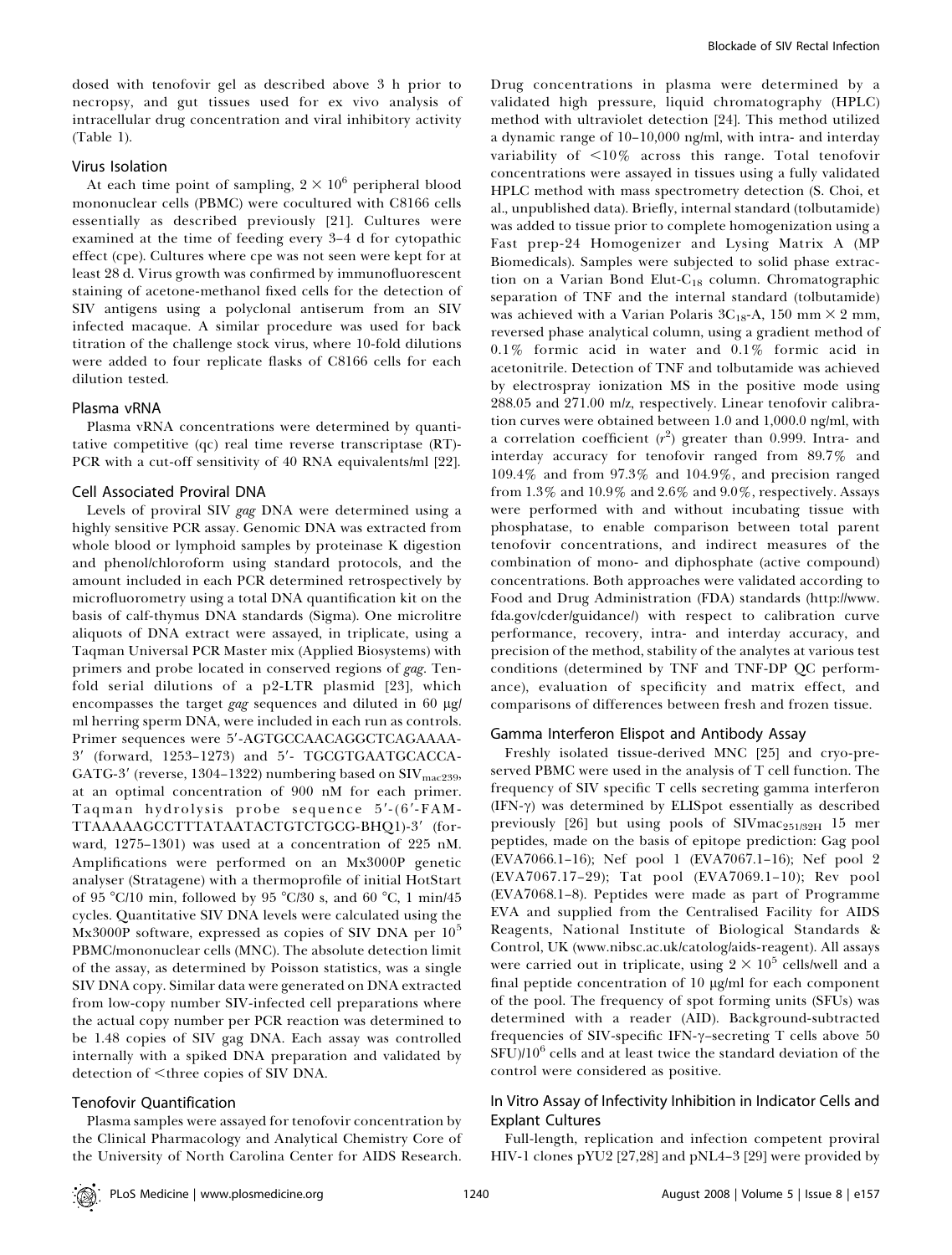the NIH AIDS Research and Reference Reagent Program (http://www.aidsreagent.org/).

TZM-bl cells, a CXCR4-positive HeLa cell clone engineered to express CD4 and CCR5 and to contain integrated reporter genes for firefly luciferase and Escherichia coli β-galactosidase under the control of an HIV long terminal repeat sequence, were obtained from the NIH AIDS Research and Reference Reagent Program and were grown at  $37 \text{ °C}$  in Dulbecco's Minimal Essential Medium containing 10% foetal calf serum, 2 mM L-glutamine, and antibiotics (100 U of penicillin/ml, 100 lg of streptomycin/ml). For quantification of virus infectivity cells were seeded at  $3 \times 10^3$  cells/well 24 h before addition of virus. After incubation with virus for 2 d, the cells were washed with PBS and treated with 100 µl of luciferase cell culture lysis reagent. As previously described  $[30]$ , 50  $\mu$ l of each lysate was transferred to a white, opaque assay plate for luciferase quantification in a Synergy HT Multi-Detection Microplate Reader (BioTek Instruments) using 50 µl of luciferase assay reagent (Promega). The extent of luciferase expression was recorded in relative light units (r.l.u.). Virus infectivity inhibition assays were performed using a standardized amount of virus culture supernatants normalized for infectivity. Cells were incubated with serial dilutions of drugs for 1 h at 37  $^{\circ}$ C, and then virus was added to cells and left for 48 h. Fifty percent inhibitory concentrations  $(IC_{50})$  were calculated from the sigmoidal dose response curves.

Colorectum and ileum–jejenum explants were prepared and cultivated at an air-media interface as described previously for human tissue [31]. Briefly, after two washes and removal of the muscle from the resected tissue,  $2-3$  mm<sup>3</sup> explants were cut. Explants from nontreated animals were incubated with or without PMPA at 100 µg/ml for 1 h and then incubated with SIV mac<sub>251/32H</sub> for 2 h without removal of the drug. Explants from tenofovir-treated animals were incubated directly with virus. After four washes in PBS, the explants were cultivated on gelfoam (Pharmacia & Upjohn) for 15 d with Dulbecco's Minimal Essential Medium (Sigma) containing 10% foetal calf serum, 2 mM L-glutamine, 100 U/ ml penicillin, 100 μg/ml streptomycin, and 80 μg/ml gentamicin. Assays were performed with four replicate wells per sample each well containing three explants. Supernatants were harvested at 3, 7, 11, and 15 d and Gag p27 concentrations were measured by ELISA (p27 antigen ELISA, Zeptometrix Corporation) following the manufacturer's instructions.

#### Statistical Analysis

The significance of the protection data was determined using the two-tailed Fisher exact probability test by manual calculation. Drug activity titration curves were compared by cross-sectional time series analysis using Stata v10 (Stata Corp).  $p$ -values of  $\leq 0.05$  were considered to be significant.

#### Results

## Comparison of Tenofovir-Mediated Inhibition of HIV-1 and SIV Replication In Vitro

Having shown that tenofovir had no evidence of toxicity on TZM-bl cells, as assessed by MTT viability assay at the highest dose tested (unpublished data), we initially compared the activity of tenofovir, formulated as a solution from PMPA powder or formulated as a gel, as supplied by Gilead Sciences,

against a panel of HIV-1 isolates with alternative secondary receptor usage (CXCR4-using RF, IIIB, and NL4.3; CCR5 using BaL, YU.2, and R8BaL) and against SIVmac<sub>251/32H</sub>; the latter being used for the macaque challenge experiments. There was no evidence of any difference in the mean average level of inhibition of  $\text{SIV}_{\text{mac251/32H}}$  replication with either formulation at any dose ( $p = 0.89$ ). This result was determined allowing for the inherent correlation across doses within the same intervention group using cross-sectional time series analysis. Furthermore, tenofovir  $IC_{50}$  values for  $\text{SIV}_{\text{mac251/32H}}$ were of the same order of magnitude as those measured against both R5 and X4 restricted isolates of HIV (Figure 1).

#### Dosing and Outcome of Virus Challenge

We used a 1% tenofovir gel formulation made and supplied by Gilead Sciences as part of a programme on the development of a vaginal microbicide. Although this formulation had not been optimised for rectal use, we considered that it would provide a suitable starting point for preclinical evaluation. No adverse effects were seen following rectal gel administration. Virological analysis over a 20-wk period after rectal challenge with  $20$  MID<sub>50</sub> showed that four of six animals in group A (tenofovir 15 min before challenge) and two of three animals in group D (tenofovir 2 h before challenge) were protected from systemic infection on the basis of failure to (a) recover virus from PBMC, (b) to detect proviral DNA in PBMC, (c) to detect vRNA in plasma, and (d) to detect SIVspecific antibodies in serum. All the naïve/not-dosed animals and three of four animals receiving placebo gel were infected and had high levels of circulating vRNA, and proviral DNA and virus was recoverable from the PBMC at all times of testing (Figure 2). This protective effect just reached statistical significance at  $p = 0.05$  (Table 2). Furthermore, in comparison with the controls, two of three animals given tenofovir rectally prechallenge that became infected had modified virological outcomes. Virus was recovered from the PBMCs of animal D43 only at weeks two and six corresponding to the only times that vRNA was detected in plasma. Interestingly, the proviral DNA load remained below 50 copies/ $10^5$  PBMC and by week 20, the last point of sampling, had declined to just above the limit of detection. In animal D56 the earliest time of virus detection by any of the methods used was 12 wk after challenge; a delay not seen in other animals in this study or in control animals rectally infected with the same virus stock in previous studies. Taken together, these data showed that tenofovir gel administered at least up to 2 h prior to virus challenge had a significant protective effect ( $p = 0.003$ ) (Table 3). Inclusion of another 17 naïve controls that had been challenged intrarectally with the same virus challenge stock [17–20] revealed a highly significant level of protection from detectable virus infection ( $p < 0.001$ ) (Table 4). One of three animals given similar intrarectal dosing 2 h after virus challenge (group E) was protected from infection. Back titration of the virus challenge stock in C8166 cells confirmed infectivity titre had been maintained upon storage.

Of the eight animals that remained VI/PCR negative, seven were clinically normal throughout the study, and one, D68, which had received placebo gel, whilst clinically normal at necropsy had enlarged axillary and inguinal nodes at week 12. In contrast, all of the animals in which virus was recovered at high frequency had some clinical signs and/or necropsy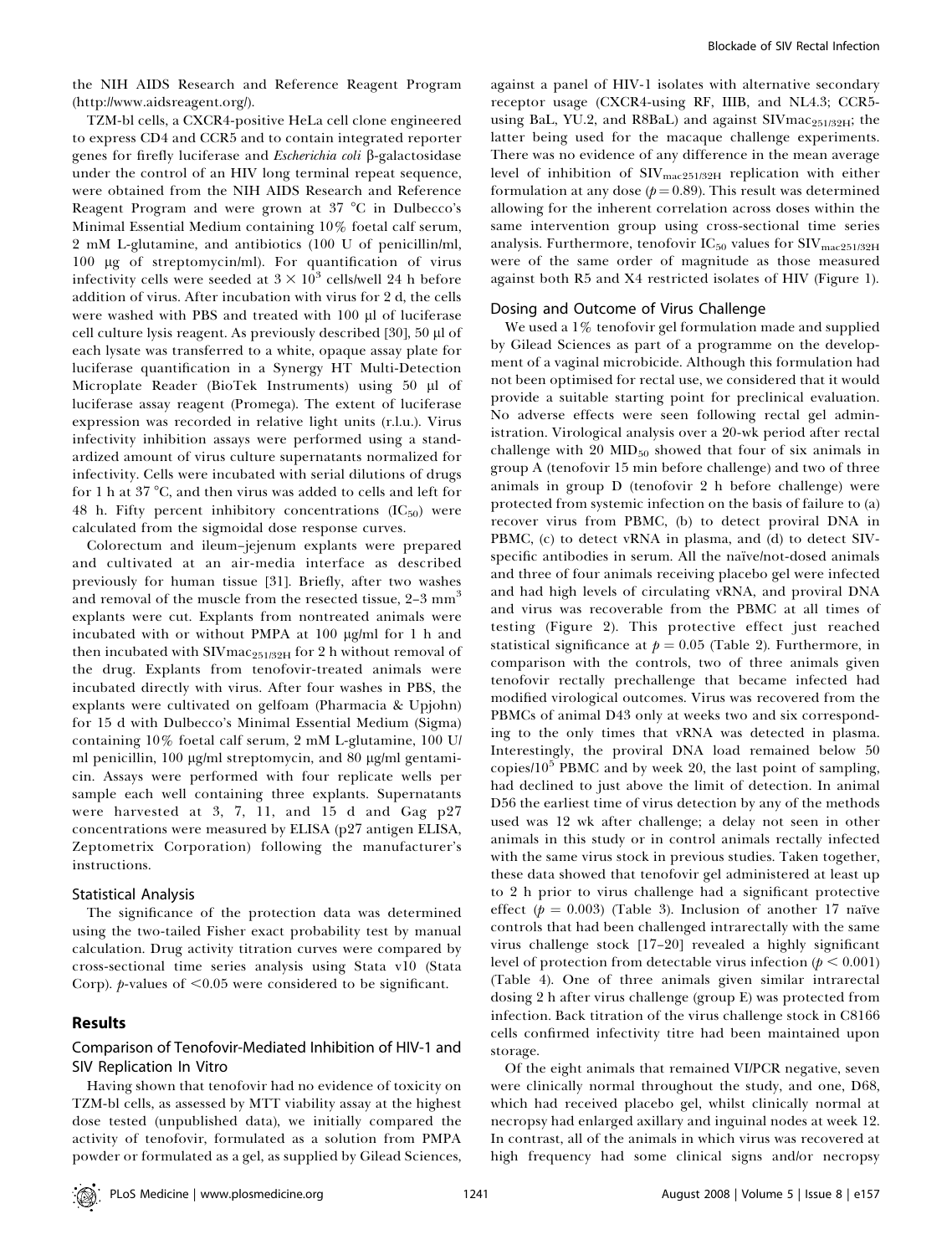

Figure 1. Solution and Gel Formulated Tenofovir Inhibited SIV<sub>mac251/32H</sub> Infectivity In Vitro at Similar Doses and in the Same Range as for Representative HIV-1 Isolates

Infection of TZM-bl indicator cells in the presence and absence of tenofovir was compared by luminescence analysis of cell lysates and the results expressed as percent inhibition. The graph shows the full titration of drug formulations on infection with SIV<sub>mac251/32H</sub>; the virus stock used in subsequent challenge experiments in vivo. Each point represents the mean of three independent experiments performed in triplicate +/— standard deviation. The results for a panel of HIV-1 strains in comparison to SIV $_{\text{mac251/32H}}$  are shown as IC<sub>50</sub> values in the inset. doi:10.1371/journal.pmed.0050157.g001

findings consistent with SIV infection, such as enlarged iliac, axillary and inguinal lymph nodes, and splenomegaly. One animal, D83, had evidence of progression to AIDS including loss of weight, tenting of skin, lung abnormalities including, grey discolouration, numerous petechial haemorrhages on the surface, and adhesions to the thoracic wall. Animal D43, which had been given tenofovir 15 min prior to virus challenge and showed only a weak and transient viraemia, remained clinically normal throughout the study.

To determine if virus was sequestered in tissue associated with the virus challenge, quantitative proviral PCR was used to examine MNC isolated from rectum and ileum, as well as iliac, inguinal, and mesenteric lymph nodes. In the apparently protected animals, there was no evidence of infection whereas in animal E81, a naïve challenged control, proviral loads of 26, 5, 130, 2,100, and 105 proviral DNA copies/ $10^5$ MNC equivalents were detected in each tissue respectively.

#### T Cell Responses in Protected Animals

To determine if mucosal exposure to virus in the absence of overt infection had stimulated T cell immunity, SIVspecific IFN- $\gamma$  ELISpot analysis was performed on PBMC from protected animals and one infected animal (E81) taken 20 wk after challenge. Four of seven protected animals had IFN- $\gamma$ -secreting Gag-specific T cells at frequencies ranging

from 144 to 261 SFU/10 $^6$  cells, whereas the infected animal E81 had both Gag and Tat-specific circulating T cells (Figure 3A). In contrast, no significant reactivity was seen in 12 naïve macaques tested  $( $40$  SFU/10<sup>6</sup> cells). The finding of T cell$ responses in the virus exposed macaques was found to be statistically significant;  $p = 0.009$  (Fisher exact test). Interestingly, the presence of Gag-specific IFN- $\gamma$  secreting T cells in animal D68 (pre-exposed to placebo gel) confirmed that challenge virus gained access to antigen presenting cells. Interpretation of T cell reactivity in MNC from colorectal tissue was precluded by a very high spontaneous background; however, MNC from the small intestine of three of four protected animals contained SIV-specific IFN- $\gamma$ -secreting T cells with broader antigen specificity (including specificity for nonstructural virus-encoded antigens) and in two of these cases no responses in PBMC (Figure 3B). Thus the local mucosal immune system may have been primed by SIV antigens produced de novo during drug-modulated abortive or limited infection. Despite evidence of T cell priming, none of the protected animals had detectable SIVspecific serum antibodies (Figure 3C).

#### Plasma Tenofovir Concentration and Protection Status

Analysis of plasma tenofovir concentration at the time of virus challenge, 15 min after gel administration, revealed a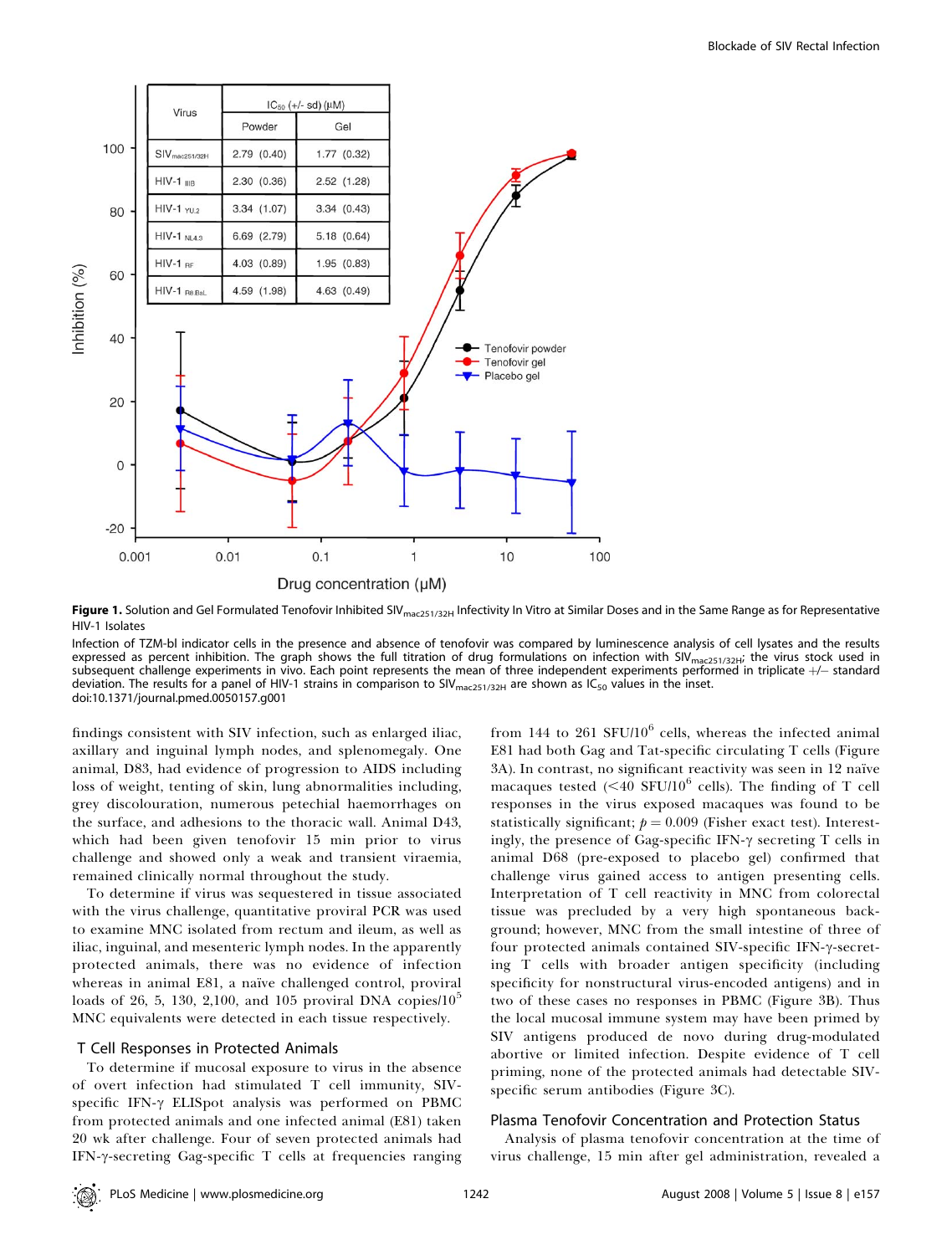

Figure 2. Rectal Administration of Tenofovir Gel Protected a High Proportion of Macaques against Subsequent Acquisition of SIV by Rectal Transmission The results of VI from PBMC are shown as  $+$  or  $-$  for each animal. The temporal profiles of plasma vRNA concentration (red dot) and frequency of PMBCassociated proviral DNA (blue triangle) are shown for each animal in the study. doi:10.1371/journal.pmed.0050157.g002

strong association with protective efficacy. The lowest concentration of plasma tenofovir associated with protection as defined by failure to isolate and/or detect virus in PBMC and plasma and lack of seroconversion, was 119.9 ng/ml (Table 5). Taking into account estimated plasma volume, protection was associated with as little as 0.11% of the total tenofovir applied. Moreover, an effect upon plasma viraemia was observed with as little as 0.06% of applied tenofovir detected in plasma at 15 min. In animals given tenofovir 2 h prior virus challenge plasma tenofovir, at the time of challenge ranged between below the 10 ng/ml limit of detection to 23.3 ng/ml. These results suggested therefore that drug concentration peaked rapidly after rectal dosing.

### Ex Vivo Modelling of Tenofovir Activity

To further address the possible mechanism of the protection observed we utilised our recently described in

vitro colorectal explant model [31] and adapted it to macaque tissue. Using tissues from another group of SIV-naïve macaques (group F), first, we demonstrated that  $\text{SIVmac}_{251/2}$  $_{32H}$  replicated in this system and that replication was sensitive to addition of tenofovir in vitro (Figure 4A). We also found similar replication in ileum–jejunum explants (unpublished data). Interestingly, replication in macaque explants peaked earlier (day seven) and at a lower level than that seen for HIV in human explants as determined by Gag p27/24 production (C. Herrera, unpublished data and [31]), regardless of virus dose. Next, we investigated the replication kinetics in intestinal tissue explants taken from another four SIV naïve macaques that were given tenofovir gel in vivo 3 h prior to necropsy (group G). In colorectal explants from three of four animals, complete or nearly complete inhibition of virus replication was seen and in the other animal a high level of variability between replicate samples resulted in lower mean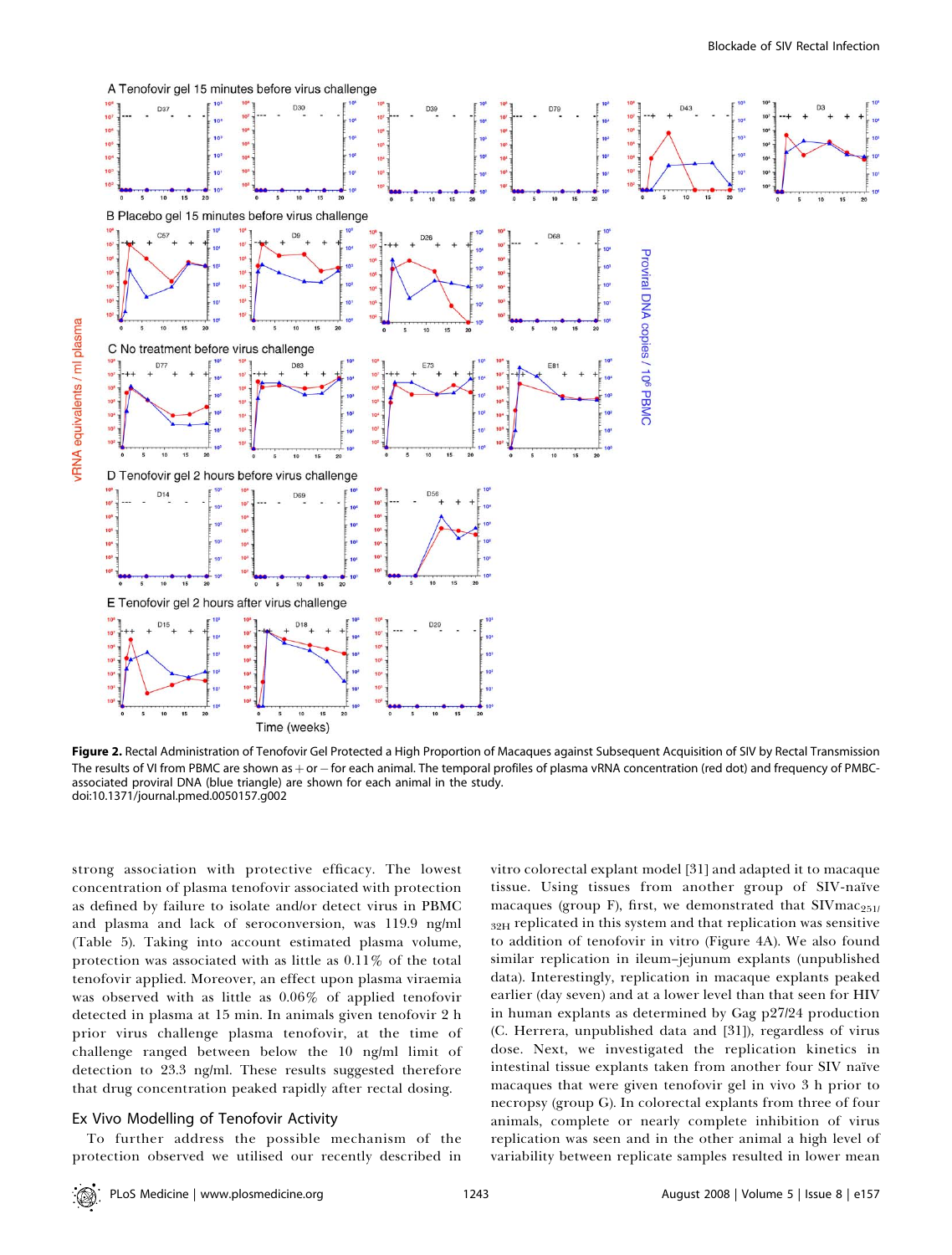Table 2. Contingency Table for Dosing and Outcome of Virus Challenge: Analysis for ''Complete'' Protection (i.e., No Virus Detection) Associated with Tenofovir Gel Administered Intrarectally Prior to Virus Challenge;  $p = 0.05$ 

| <b>Dosing</b> | <b>Infected</b> | <b>Not Infected</b> |  |
|---------------|-----------------|---------------------|--|
|               |                 |                     |  |
| Tenofovir     |                 |                     |  |
| No tenofovir  |                 |                     |  |

doi:10.1371/journal.pmed.0050157.t002

inhibition (Figure 4B). In contrast, inhibition of virus replication was not seen in explants from the small intestine (unpublished data) suggesting that tenofovir was, at least in part, acting on cells at the virus portal of entry. Analysis of intestinal tissue samples collected at necropsy showed that all tenofovir-dosed animals had measurable concentrations of drug in lysates of colorectal tissue at concentrations between 20.8 and 54.2 µg/g protein but no drug was detected in lysates of homogenates from the small intestine (Table 6). Tissues from untreated animals (group F) acted as negative controls. To indirectly estimate the amount of intracellular phosphorylated tenofovir in tissues, samples were analysed with (to measure the combination of tenofovir  $+$  tenofovir monophosphate  $+$  tenofovir diphosphate) and without (to measure tenofovir only) phosphatase hydrolysis. Subtracting the concentration of tenofovir obtained from tissue samples without phosphatase, from the concentration of tenofovir obtained from tissue samples with phosphatase, demonstrated that between 46%–75% of total tenofovir in tissues was present as the intracellular mono- and diphosphate forms. On the basis of intracellular data describing tenofovir monophosphate:diphosphate ratios [32–34], it was estimated that approximately 30%–60% of total tenofovir in tissues was present as the intracellular diphosphate form.

## **Discussion**

#### Summary of Results

The preclinical study reported here using the SIV-macaque challenge model, showing a statistically significant protective effect, strongly supports the notion that local application of an ARV agent can efficiently protect against subsequent intrarectal challenge with virus. In addition, the study revealed a potential metric of protective efficacy wherein,

Table 3. Contingency Table for Dosing and Outcome of Virus Challenge: Analysis for Modified Outcome (i.e., ''Complete'' Protection or Reduced Frequency of Virus Detection) Associated with Tenofovir Gel Administered Intrarectally Prior to Virus Challenge;  $p = 0.003$ 

| Dosing       | <b>Infected (High Frequency</b><br>Detection $> 80\%$ ) | Not Infected or<br><b>Modified Infection</b> |
|--------------|---------------------------------------------------------|----------------------------------------------|
| Tenofovir    |                                                         | 8                                            |
| No tenofovir |                                                         |                                              |

doi:10.1371/journal.pmed.0050157.t003

Table 4. Contingency Table for Dosing and Outcome of Virus Challenge: Analysis for ''Complete'' Protection, Including Historical Controls Challenged with the Same Virus Stock Intrarectally, Associated with Tenofovir Gel Administered Intrarectally Prior to Virus Challenge;  $p < 0.001$ 

| <b>Dosing</b> | <b>Infected</b> | <b>Not Infected</b> |
|---------------|-----------------|---------------------|
| Tenofovir     |                 |                     |
| No tenofovir  | 24              |                     |

doi:10.1371/journal.pmed.0050157.t004

above a critical threshold, the concentration of tenofovir detectable in the plasma 15 min after rectal application was positively associated with protection. Topical use of tenofovir prior to virus exposure also facilitated the priming of SIVspecific T cell responses in a proportion of macaques, opening up the possibility that this type of prophylaxis may be able to prime and/or boost immune responses elicited with experimental vaccines.

#### Protection from Infection

It has become increasingly evident that current experimental approaches to the development of an HIV vaccine, largely based upon the generation of T cell immunity, are, at best, likely only to reduce the level of viraemia following exposure to virus. Although this may have partial benefit, in the longer term, as shown in the SIV model, virus frequently escapes from immune control following the selection of variants mutated in T cell epitopes [35,36]. The development of mucosal targeted vaccines, that may be able to completely prevent infection, is a major roadblock to progress and has refocused the field on prevention of infection at the viral portal of entry. The concept of using ARVs topically to prevent infection with HIV is gaining momentum and several clinical trials are currently in progress [37]. The findings reported here showing protection from overt infection in six of nine macaques against rectal transmission of SIV after topical application of tenofovir gel, suggest that this approach has high potential for clinical translation. Interestingly, even in two of three unprotected animals a delay in appearance of viraemia (D56) or a low, transient viraemia (D43) was seen. Although it is not possible to rule out that these effects were due to natural animal-to-animal variability, the VI profiles were highly atypical compared to those observed in our previous studies with this stock of virus [17,18]. We suggest that there may have been low level seeding of virus into a sparse population of cells containing suboptimal concentrations of drug and that the majority of target cells were blocked by tenofovir providing only limited potential for local replication of virus.

The long intracellular half-life of tenofovir diphosphate, the pharmacologically active metabolite of tenofovir [32,33], potentially makes tenofovir an ideal compound for topical use. Indirect analysis to measure total intracellular phosphorylated tenofovir (mono- and diphosphate combined) concentration in rectal tissue, taken from animals dosed in vivo, indicated that up to approximately 60% of the drug had been converted to the active form. It is known that the metabolism of tenofovir varies in different cell types, at least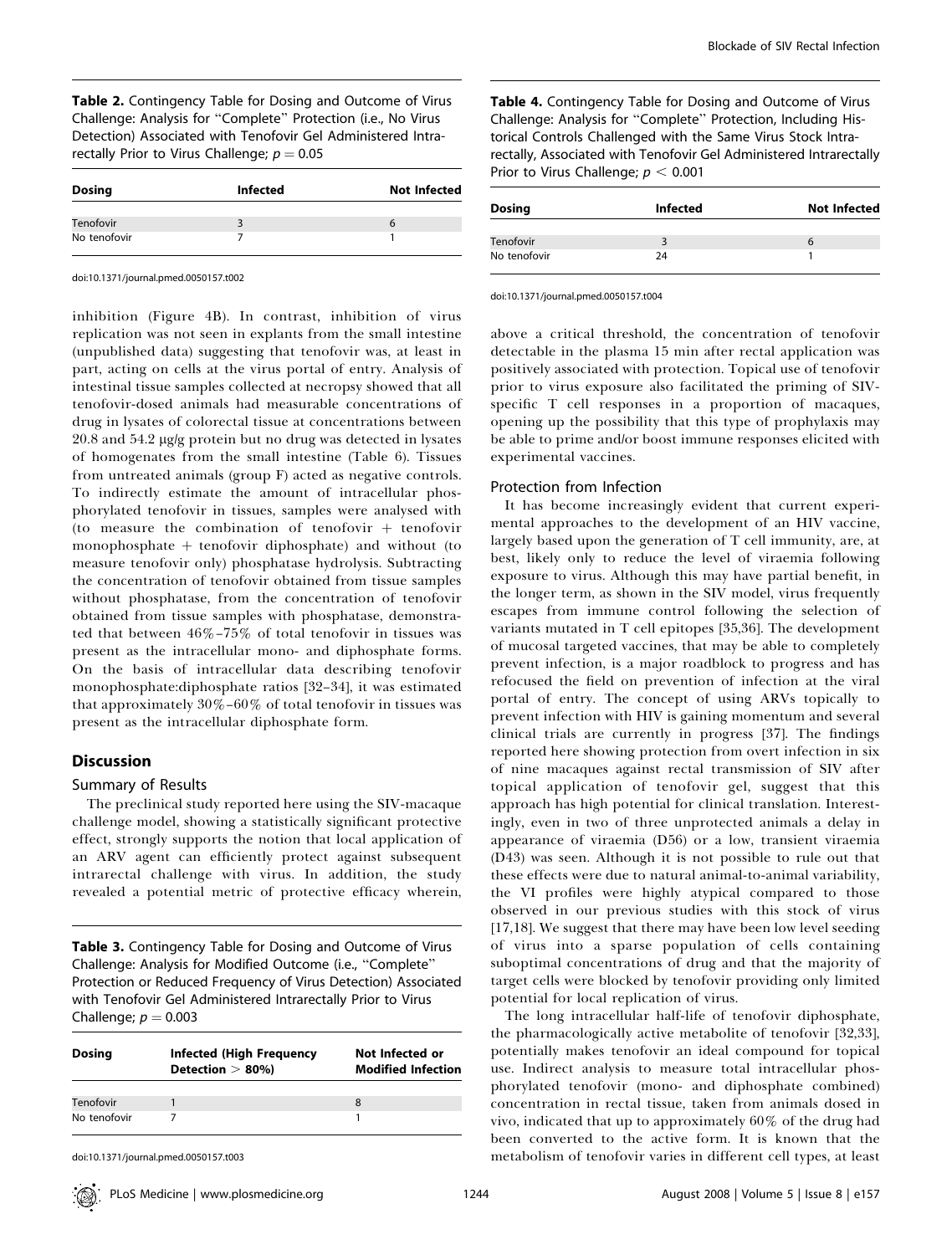

Time (weeks)

Figure 3. SIV-Specific IFN-y Secreting T Cells Were Detected in SIV-Challenged Macaques in the Absence of Serum Antibody Responses and Evidence of Overt Infection

(A) IFN- $\gamma$  secreting T cell frequencies in PBMC from protected animals (D68-D14) compared to those in an SIV-infected animal (E81) measured 20 wk after virus exposure measured by ex vivo ELISpot. The mean frequencies of three replicate determinations plus one standard deviation are shown for each peptide pool used.

(B) SIV-specific IFN- $\gamma$  secreting T cell frequencies in MNC isolated from ileum-jejunum tissue of four protected animals measured post mortem at 21 wk after virus challenge by ex vivo ELISpot.

(C) The group mean +/- standard deviation profile of anti-SIV Gag p27 binding antibody titres (measured by ELISA) from animals infected with SIV ( $\bullet$ ) and the individual profile for an SIV-infected macaque E81 (o), in which T cell ELISpot was analysed was compared with animals from which no virus was detected following challenge  $(\triangle)$ .

doi:10.1371/journal.pmed.0050157.g003

in vitro [33,34]. Of particular relevance to the present study, it has been reported that in dendritic and Langerhans cells the mono- to diphosphate ratio is approximately 1:3 dependent upon time of sampling [34]. It was encouraging that two of three animals given tenofovir 2 h prior to virus challenge were protected against overt infection. Further experiments are now required to fully determine the longevity of

protection and its relationship of tenofovir metabolism in rectal tissue.

Another critical consideration is whether protective efficacy can be increased to 100%. Of particular interest in the present study was the observation of a positive association between the concentration of tenofovir measured in the circulation 15 min after topical application and the outcome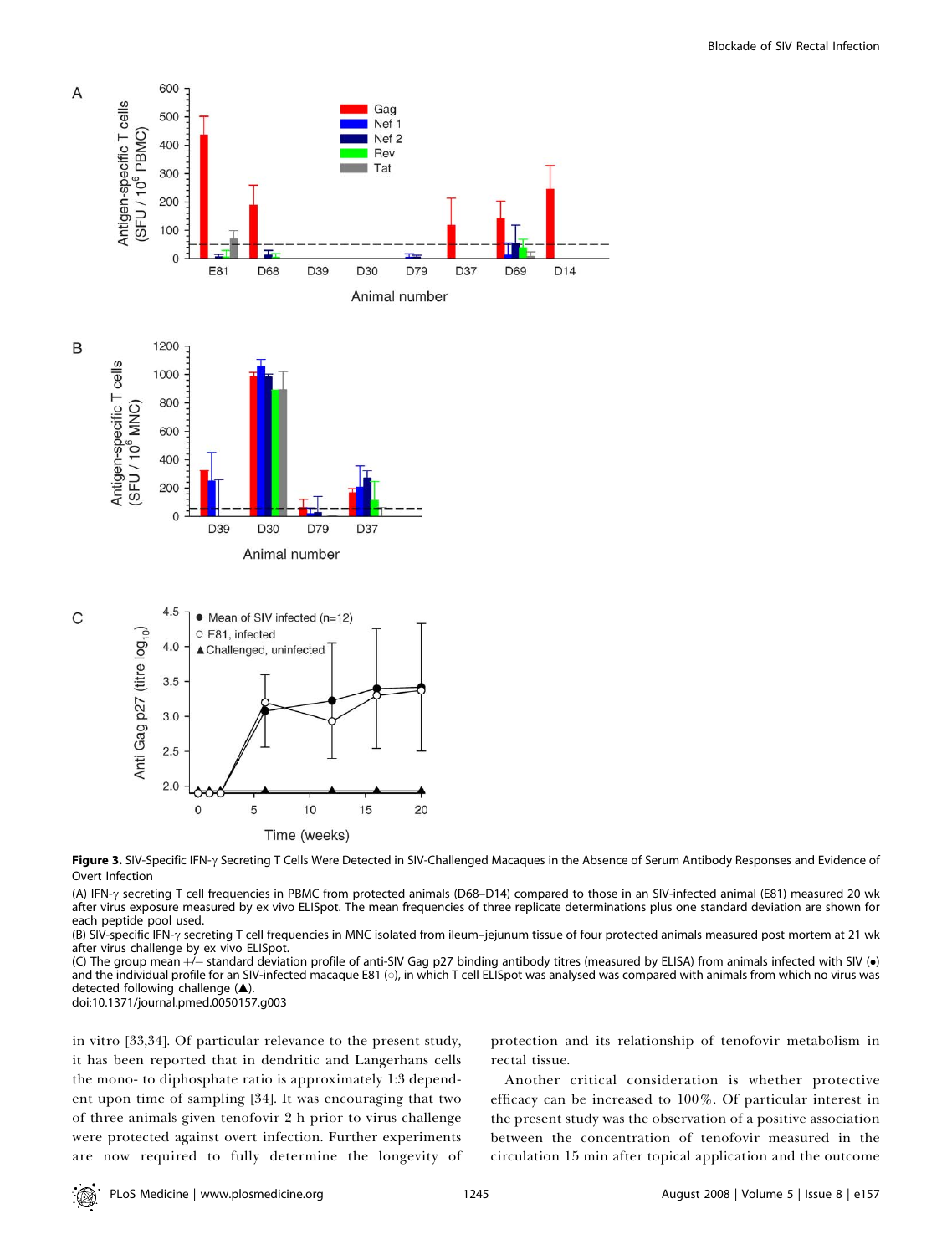| Animal<br><b>Number</b> | <b>Virus Status</b> | Plasma Tenofovir<br>Concentration (ng/ml) | Weight (kg) | <b>Estimated Total</b><br>Plasma Tenofovir (ng) | <b>Proportion of Tenofovir</b><br><b>Applied Detected in</b><br>Plasma at 15 min (%) |
|-------------------------|---------------------|-------------------------------------------|-------------|-------------------------------------------------|--------------------------------------------------------------------------------------|
|                         |                     |                                           |             |                                                 |                                                                                      |
| D30                     | Protected           | 180.9                                     | 8.18        | 48,843                                          | 0.16                                                                                 |
| D37                     | Protected           | 130.4                                     | 10.46       | 44,988                                          | 0.15                                                                                 |
| D39                     | Protected           | 130                                       | 7.63        | 32,760                                          | 0.11                                                                                 |
| D43                     | Modified profile    | 73.3                                      | 8.02        | 19.424                                          | 0.06                                                                                 |
| D79                     | Protected           | 119.9                                     | 14.45       | 57,192                                          | 0.19                                                                                 |
| D <sub>3</sub>          | Not protected       | 60.2                                      | 7.33        | 14,568                                          | 0.05                                                                                 |

Table 5. Plasma Tenofovir Levels and Association with Protection from Infection

Plasma tenofovir concentration was determined 15 min after rectal administration at the time of virus challenge. Weights on the day of challenge were calculated by interpolation of measurements taken 1 wk before and 1 wk after challenge. Total plasma tenofovir was estimated assuming a plasma volume of 33 ml/kg. doi:10.1371/journal.pmed.0050157.t005

of virus challenge. Our working hypothesis is that this metric provides a surrogate measure of local uptake of tenofovir; thus only in animals where the local tissue concentration is beyond a critical threshold is protection achieved. Using the newly developed assay for intracellular tenofovir it should now be possible to test this hypothesis directly. If indeed the rate limiting step to 100% protective efficacy is local uptake of tenofovir, several possibilities require further investigation, including: is efficacy increased (a) at higher concentrations of administered tenofovir gel; (b) with larger volumes of administered gel; (c) with optimised gel formulations; (d) with combinations of ARTs having differing pharmacokinetics; (e) with prior washing to remove residual faecal matter? Thus, the quantification of plasma tenofovir following rectal administration could be used to inform the optimisation of rectal dosing in terms of concentration, volume, formulation, and timing to accelerate the progression of this approach to clinical trials.

#### Utility of the Ex Vivo Explant System

Our study has also further validated the use of the ex-vivo rectal explant system by, for the first time, extending its use to macaques. Not only is this system useful for the evaluation of antiviral compounds and combinations in vitro; as we have shown here, it may also be used to measure antiviral activity following application of drug in vivo. Detailed pharmacokinetic studies are required to determine when the peak concentration of tenofovir appears in the plasma, but our results from this preliminary study suggest that the peak is early. Interestingly ileum/jejunum tissue taken from dosed macaques remained susceptible to infection. Indeed, the lack of drug in the small intestine was confirmed by analysis of intracellular tenofovir concentration, suggesting that secondary adsorption at this site is insignificant. The relatively low rectal dose of tenofovir applied, equating to an average of 10 lg/kg, of which a maximum of 0.19% was detected in plasma 15 min later, was far below the dose used in oral pre-exposure prophylaxis [16]. Rectal administration of tenofovir gel may be less likely to select for RT escape mutants even when inadvertently used by HIV-infected individuals; however, this possibility requires further investigations to determine the cumulative concentration of drug entering the circulation. Even though, following optimisation, rectal use of tenofovir alone may prove to be sufficient to confer protection, use in combination with other topical ARVs/microbicides may be

advantageous. Experiments are in progress in vitro to model synergistic or additive effects of drug combinations in the explant system. Furthermore, we have recently shown that drug combinations can protect colorectal explants against infection with rarely transmitted RT escape mutants (C. Herrera, unpublished data).

## Possible Mechanisms of Distal Protection

At the doses used in the present study it is predicted that the protective effects will be confined to the rectal portal of entry; however, the high degree of protection against rectal challenge seen in the present study, including the absence of SIV detection by highly sensitive qPCR in regional lymph nodes was perhaps surprising given that virus may translocate rapidly in dendritic cells [38]. An interesting possibility that requires further investigation is that tenofovir may be reaching local nodes through lymphatic drainage. The interior iliac lymph nodes are known to be a site of early virus replication and have common drainage of the female genital tract and rectum. Indeed, targeting an SIV vaccine preparation to the vicinity of these nodes has conferred significant protection from rectal challenge [39].

Although our study was not powered to allow statistical analysis of rectal postexposure efficacy, in the group of animals receiving gel 2 h after virus exposure only one of three animals was protected. Given that the virus replication cycle is approximately 24 h, this preliminary observation is in accord with the hypothesis that virus is translocated rapidly from the portal of entry and is sequestered either in a cell in which tenofovir is metabolised only slowly and/or that the virus may be held in trans in a nonreplicating state, as has been proposed for dendritic cell-mediated infection [40,41]. Thus, topical application of ARVs such as tenofovir following local viral challenge could be used to further investigate early virus trafficking in vivo, an area of study in which there is still a critical paucity of information.

## Priming of Specific T Cells

The priming of SIV-specific T cells detectable in the circulation in the absence of seroconversion is reminiscent of similar responses seen in so-called highly exposed, persistently seronegative individuals (reviewed in [42]). The restriction of significant reactivity to Gag, a structural component of the virion, in the protected animals, suggested the virus inoculum itself, rather than viral proteins synthes-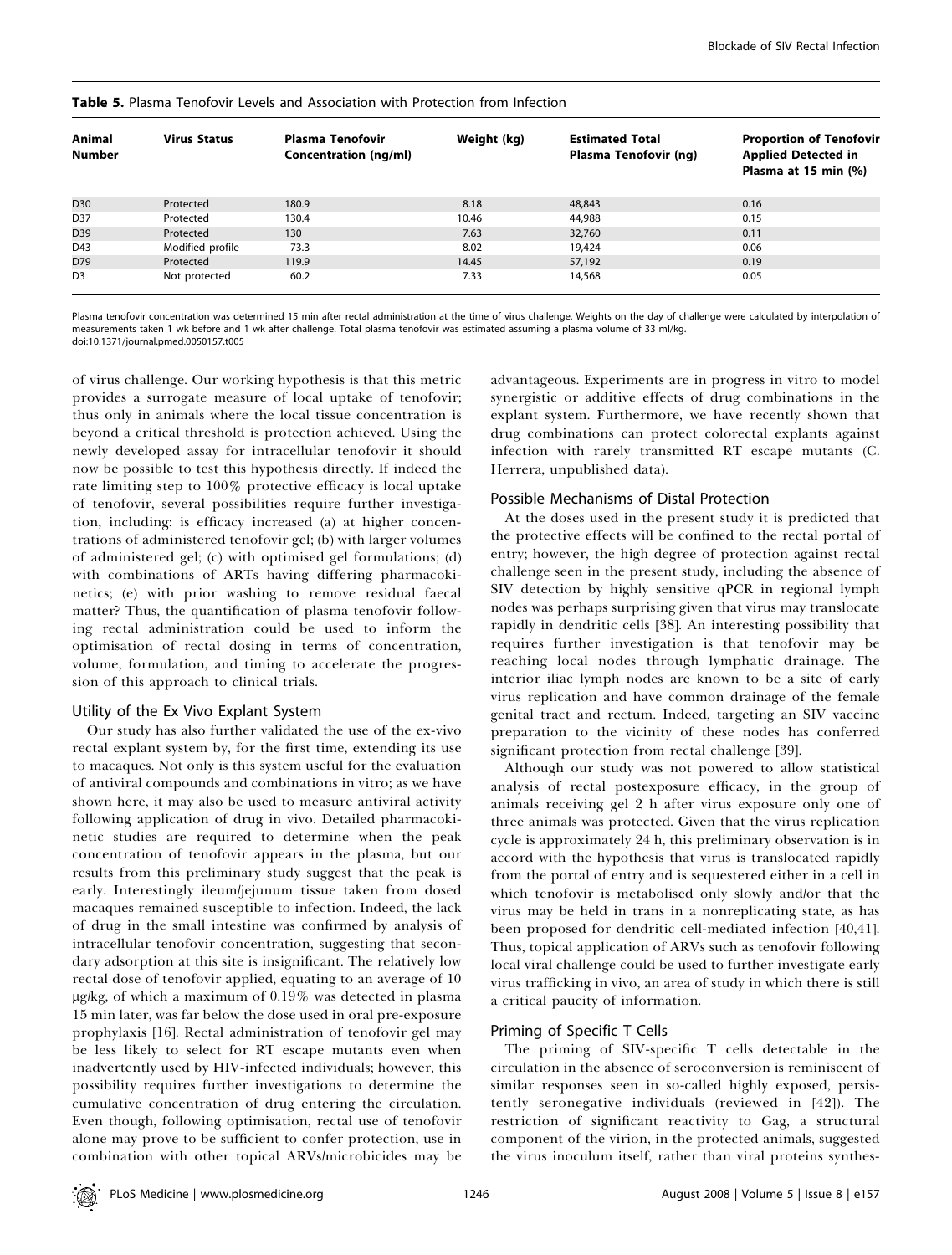

Figure 4. Colorectal Explants from Macaques Supported Replication of SIV That Was Inhibited by Pretreatment with Tenofovir In Vitro and In Vivo (A) Replication dynamics of SIVmac<sub>251/32H</sub> in explants from two untreated animals (group F: M3, M6) in the presence or absence of exogenously added<br>tenofovir at 100 μg/ml. A total of 10<sup>4</sup> TCID<sub>50</sub> of virus was added to replication was assayed by SIV Gag p27 production and mean values +/— standard deviations are shown for four replicates of each tissue. (B) Colorectal explants from four animals (group G: M1, M38, M5, M32) dosed in vivo with tenofovir per rectum 3 h before tissue removal were exposed to virus in vitro (as described above) and culture supernatants assayed for Gag p27. Mean percent inhibition of SIV Gag p27 production plus standard deviations are shown. doi:10.1371/journal.pmed.0050157.g004

ised de novo, may have been processed by antigen presenting cells either for presentation to  $CD4^+$  T cells via MHC class II or following processing through cross-presentation pathways, for presentation to  $CD8<sup>+</sup>$  T cells via MHC class I. It is possible that the tenofovir gel, which had not been formulated for rectal application, resulted in transient tissue damage, as reported for some sexual lubricants [43], resulting in seepage of virus inoculum into the submucosa where local DC could pick up antigen. Nonetheless, the majority of animals were protected from infection in the current study. Alternatively a low level of viral replication may have occurred locally with virus spread curtailed by tenofovir-blockade of secondary target cells. Indeed, transient early postexposure treatment of SIV-infected macaques with tenofovir has been associated with the stimulation of T cell responses, sometimes in the absence of SIV-specific serum binding antibodies [44]. Interestingly, in this instance,  $CD8<sup>+</sup>$  lymphocytes were also

associated with resistance to rechallenge. If limited replication of virus did occur locally in the present experiment, this may explain the apparent broadening of T cell responsiveness in cells recovered from the intestine to include recognition of virally encoded nonstructural antigens. The latter observation however needs cautious interpretation because of the relatively high level of spontaneous background reactivity. Indeed in the large intestine, spontaneous IFN- $\gamma$  production was so high as to exclude analysis for antigen-specific cells, and although considerably lower in cells recovered from the small intestine, more work using cells recovered from SIVnaïve macaques is required to define a robust cut-off level for specific responses. We have reported previously that single low dose exposure to SIV by the rectal route can induce T and B cell priming in the absence of overt infection and a serum antibody response [25]. It is however, far from clear whether such responses have any antiviral significance or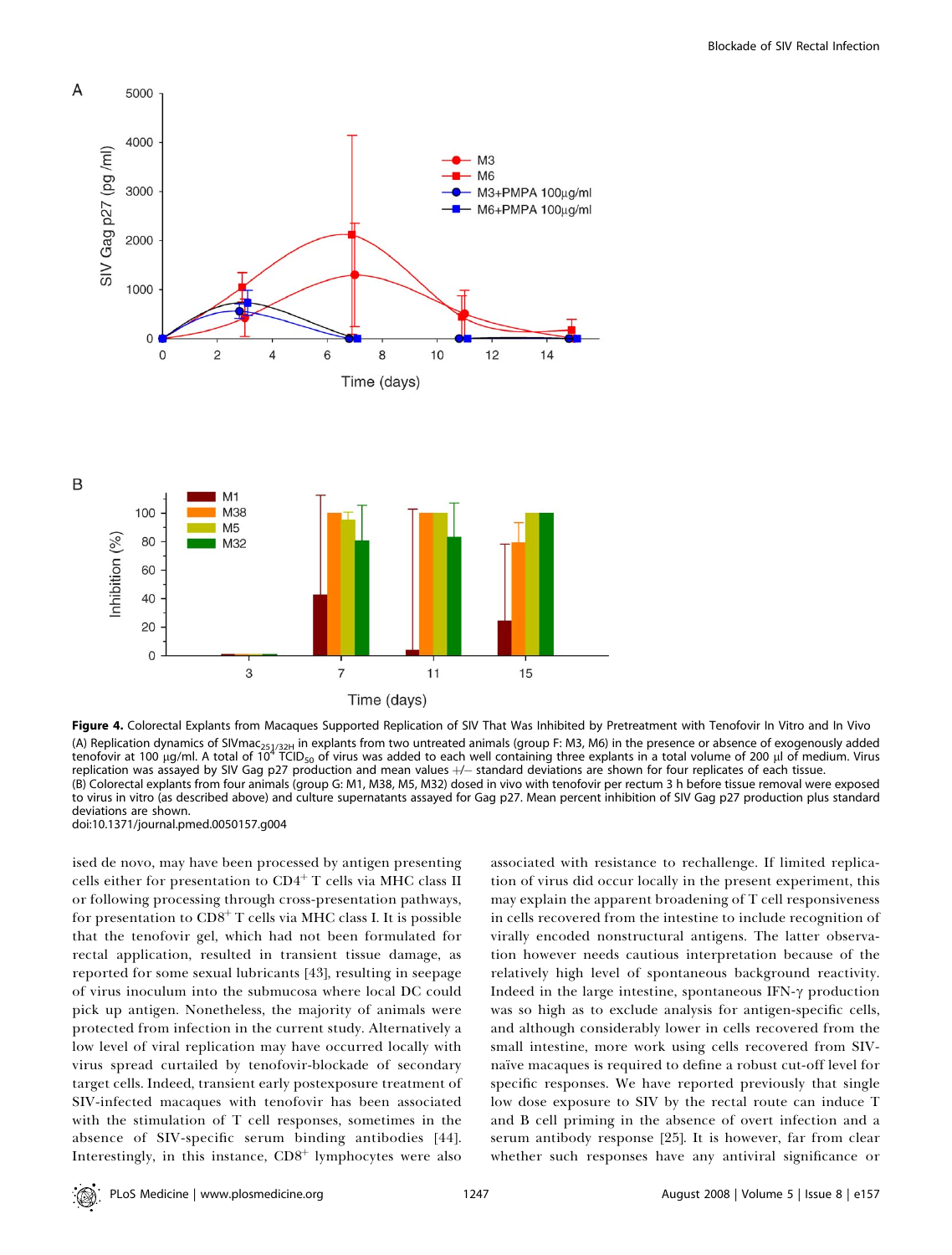Table 6. Intracellular Concentrations of Base and Phosphorylated Tenofovir in Colorectal and Ileum–Jejunum of Macaques Given Tenofovir Gel Rectally

| <b>Tissue</b> | Animal<br><b>Number</b> | <b>Drug Concentration with and</b><br>(without) Phosphatase (µg/g Protein) | Proportion as Intracellular,<br>Phosphorylated Drug (%) |
|---------------|-------------------------|----------------------------------------------------------------------------|---------------------------------------------------------|
|               |                         |                                                                            |                                                         |
| Colorectum    | M1                      | 54.2 (24.0)                                                                | 55.7                                                    |
|               | M <sub>3</sub>          | $<$ 1                                                                      | na                                                      |
|               | M <sub>5</sub>          | 20.8(7.3)                                                                  | 64.9                                                    |
|               | M6                      | $<$ 1                                                                      | na                                                      |
|               | M32                     | 36.8(9.3)                                                                  | 74.7                                                    |
|               | M38                     | 35.9 (19.3)                                                                | 46.2                                                    |
| Ileum-Jejunum | M1                      | <1                                                                         | na                                                      |
|               | M <sub>3</sub>          | <1                                                                         | na                                                      |
|               | M <sub>5</sub>          | <1                                                                         | na                                                      |
|               | M6                      | <1                                                                         | na                                                      |
|               | M32                     | <1                                                                         | na                                                      |
|               | M38                     | $<$ 1                                                                      | na                                                      |

Macaques M1, M5, M32, and M38 were dosed with tenofovir gel intrarectally. Macaques M3 and M6 remained undosed; tissues from these animals were used as negative controls to calibrate the tenofovir assay. na, not applicable. doi:10.1371/journal.pmed.0050157.t006

whether they represent a ''footprint'' of abortive virus infection. Further detailed investigation is needed to determine if B cells are primed by virus exposure of tenofovirpredosed animals and whether B and T cell responses can be boosted and broadened in specificity upon subsequent exposure to antigen. The apparent longevity of the T cell response seen in the present study was interesting and further work is required to analyse the dynamics of T cell priming in this context. It is possible that the persistence of responsiveness was due to low level boosting by sequestered virus or antigen. Although proviral DNA was undetectable in tissues of protected animals it is not possible to absolutely rule out the possibility of a very low level occult infection as has been described in macaques following intrarectal exposure to low doses of virus (N. Polyanskaya et al., unpublished data) [44,45]. On-going and planned HIVpreventative clinical trials should provide further insight into the generation and nature of T cell responses in the absence of overt infection. This is of importance, as theoretically, although not supported by data on primed, repeatedly exposed macaques (N. Polyanskaya et al., unpublished data), activated  $CD4^+$  T cells at the portal of entry could facilitate or enhance infection by providing a pool of target cells for virus replication. It is imperative that further rechallenge experiments are undertaken in appropriate macaque models before informed decisions can be made regarding advancement of this approach to clinical trial.

#### Limitations of the Study

The study reported here has several limitations. Firstly, the ARV-gel was delivered controllably under idealised conditions. Ensuring that this occurs in practice will require careful development. Secondly, finding an acceptable form of administration may require different strategies for different target populations. For some users application of a rectal gel may be acceptable, for others, formulation of the ARV into a suppository may be more acceptable. Compatibility with other products that may be used before AI is a further consideration. Thirdly, cell-free challenge virus was applied in a controlled, atraumatic manner in the absence of semen. Fourthly, the predictive value of the SIV-macaque model

requires further investigation. This issue was highlighted recently by the much publicized failure of two large clinical trials in HIV prevention (the Merck STEP vaccine trial, and a trial of the vaginal microbicide cellulose sulphate), using modalities that had apparently shown promise in the macaque model. However, in the case of the recombinant replication deficient adenovirus vaccine (STEP trial), reduction in virus load was originally demonstrated following immunization with a construct expressing SIV Gag and challenge with simian HIV (SHIV)-89.6P [46]. This challenge virus has a highly atypical biological phenotype [47], and in a subsequent study with SIVmac239 a marginal effect was only seen in animals expressing the Mamu-A\*01 MHC class I allele [48]. Although an enhanced effect was shown in a further study using adenovirus constructs expressing SIV Gag, Rev, Tat, and Nef, this approach was tested only in the more sensitive Mamu-A\*01 macaques [49]. Likewise, in the evaluation of cellulose sulphate as a vaginal microbicide, the macaque protection data were not definitive with the majority of treated animals showing evidence of virus infection by PCR [50].

## Conclusions

Given the caveats discussed above, our data nonetheless suggest that rectal mucosal dosing with tenofovir shows promise for protection against rectal transmission of an immunodeficiency virus. Moreover, given the functional IFN- $\gamma$  T cell responses induced, there may be potential for synergy between topical ARV/microbicide use and vaccination as a two-pronged strategy for preventing infection with HIV.

## Acknowledgments

We thank Jim Rooney, Gilead Sciences for providing tenofovir gel; Carol Fraser (St. George's University of London [SGUL]) for serological analysis; Sharon Leach and Stuart Dowall (Centre for Emergency Preparedness and Response [CEPR]) for virus isolation and specimen dispatch; and Zara Fagrouch (Biomedical Primate Research Centre [BPRC]) for quantitative competitive (qc)-real time RT- PCR. We are grateful to Neil Almond (National Institute for Biological Standards & Control [NIBSC]) for making laboratory facilities and training available; to Harvey Holmes and the staff of the Centralised Facility for AIDS Reagents, NIBSC, for SIV peptide pools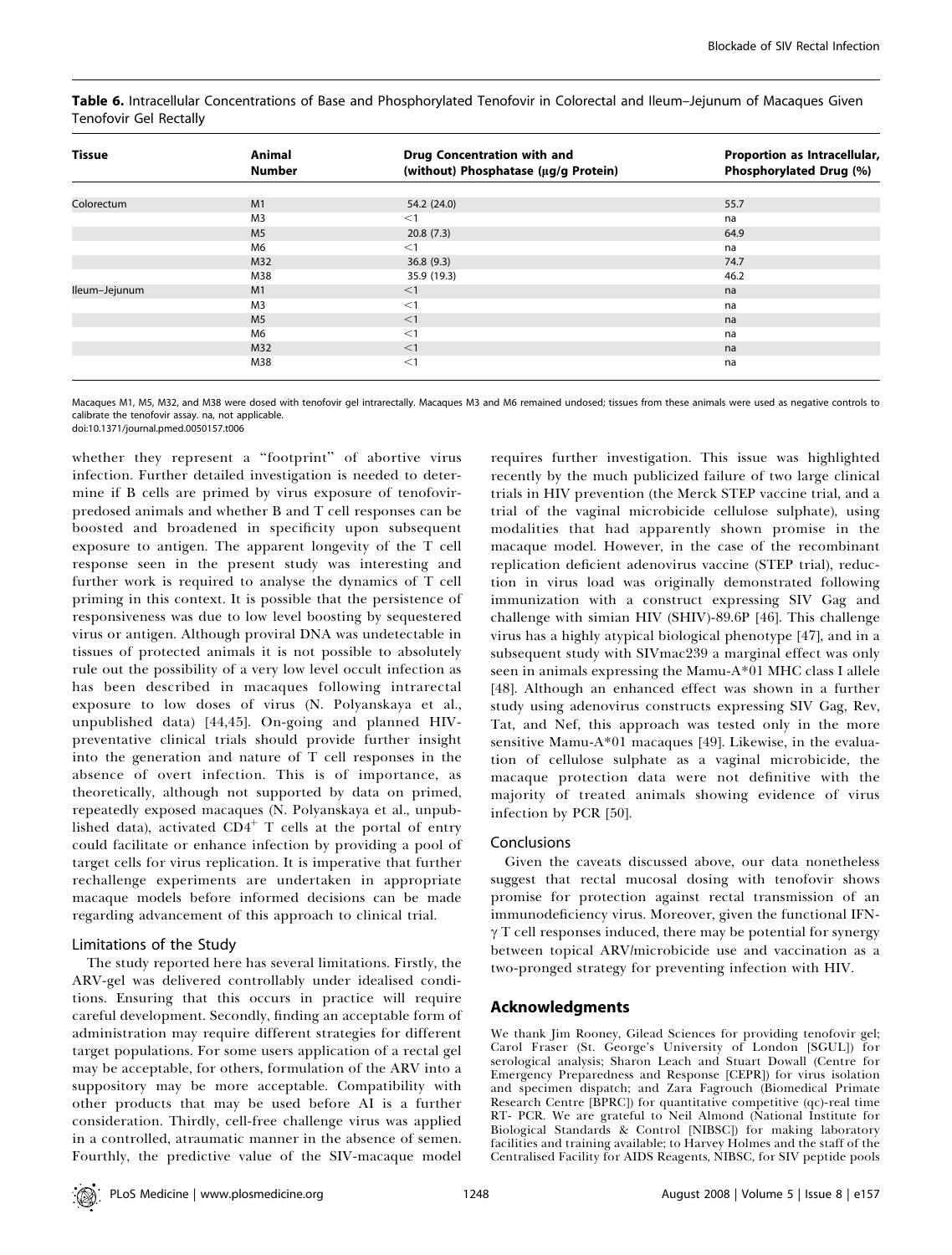and recombinantly expressed p27 antigen; and to Jim Turpin (NIH) for useful discussion. We thank Alicja Rudnicka (SGUL) for statistical advice and analysis.

Author contributions. MC, SS, and RS designed the experiments; SS and MD were responsible for the in vivo work; C. Herrera performed the explant experiments; AC performed the ELISpot experiments; NB, C. Ham, and JH performed the quantitative PCR analyses; NR and AK were responsible for the assay of tenofovir; PA coordinated the overall Microbicide Development Programme; IMcG had oversight of the preclinical testing project; and MC wrote the manuscript.

#### References

- 1. Vittinghoff E, Douglas J, Judson F, McKirnan D, MacQueen K, et al. (1999) Per-contact risk of human immunodeficiency virus transmission between male sexual partners. Am J Epidemiol 150: 306–311.
- 2. Kalichman SC, Pompa D, Luke W, Austin J (2002) HIV transmission risk behaviours among HIV-positive persons in serodiscordant relationships. Int J STD AIDS 13: 677–682.
- 3. Padian NS, Shiboski SC, Glass SO, Vittinghoff E (1997) Heterosexual transmission of human immunodeficiency virus (HIV) in northern California: results from a ten-year study. Am J Epidemiol 146: 350–357.
- 4. Leynaert B, Downs AM, De V I (1998) Heterosexual transmission of human immunodeficiency virus: variability of infectivity throughout the course of infection. European Study Group on Heterosexual Transmission of HIV. Am J Epidemiol 148: 88–96.
- 5. Poles MA, Elliot J, Taing P, Anton PA, Chen IS (2001) A preponderance of CCR5(þ) CXCR4(þ) mononuclear cells enhances gastrointestinal mucosal susceptibility to human immunodeficiency virus type 1 infection. J Virol 75: 8390–8399.
- 6. Shattock RJ, Moore JP (2003) Inhibiting sexual transmission of HIV-1 infection. Nat Rev Micobiol 1: 25–34.
- 7. Misegades L, Page-Shafer K, Halperin D, McFarland W (2001) Anal intercourse among young low-income women in California: an overlooked risk factor for HIV? AIDS 15: 534–535.
- 8. Alves K, Shafer KP, Caseiro M, Rutherford G, Falcao ME, et al. (2003) Risk factors for incident HIV infection among anonymous HIV testing site clients in Santos, Brazil: 1996–1999. J Acquir Immune Defic Syndr 32: 551–559.
- 9. Alarcon JO, Johnson KM, Courtois B, Rodriguez C, Sanchez J, et al. (2003) Determinants and prevalence of HIV infection in pregnant Peruvian women. AIDS 17: 613–618.
- 10. Gross M, Holte SE, Marmor M, Mwatha A, Koblin BA, et al. (2000) Anal sex among HIV-seronegative women at high risk of HIV exposure. The HIVNET Vaccine Preparedness Study 2 Protocol Team. J Acquir Immune Defic Syndr 24: 393–398.
- 11. Weber AE, Boivin JF, Blais L, Haley N, Roy E (2002) HIV risk profile and prostitution among female street youths. J Urban Health 79: 525–535.
- 12. Karim SS, Ramjee G (1998) Anal sex and HIV transmission in women. Am J Public Health 88: 1265–1266.
- 13. Van Damme L, Ramjee G, Alary M, Vuylsteke B, Chandeying V, et al. (2002) Effectiveness of COL-1492, a nonoxynol-9 vaginal gel, on HIV-1 transmission in female sex workers: a randomised controlled trial. Lancet 360: 971–977.
- 14. Koblin BA, Chesney MA, Husnik MJ, Bozeman S, Celum CL, et al. (2003) High-risk behaviours among men who have sex with men in 6 US cities: baseline data from the EXPLORE study. Am J Public Health 93: 926–932.
- 15. Sabbarao S, Otten RA, Ramos A, Kim C, Jackson E, et al. (2006) Chemoprophylaxis with tenofovir disoproxil fumarate provided partial protection against infection with simian human immunodeficiency virus in macaques given multiple virus challenges. J Inf Dis 194: 904–911.
- 16. Van Rompay KK, Kearney BP, Sexton JJ, Colón R, Lawson JR, et al. (2006) Evaluation of oral tenofovir disoproxil fumarate and topical tenofovir GS-7340 to protect infant macaques against repeated oral challenges with virulent simian immunodeficiency virus. J Acquir Immune Defic Syndr 43: 6–14.
- 17. Cranage MP, Baskerville A, Ashworth LAE, Dennis M, Cook N, et al. (1992) Intrarectal challenge of macaques vaccinated with formalin-inactivated simian immunodeficiency virus. Lancet 339: 273–274.
- 18. Cranage MP, Baskerville A, Ashworth LAE, Dennis M, Cook N, et al. (1992) Mucosal infection and vaccine studies with simian immunodeficiency virus. Vaccine Res 1: 311–318.
- 19. Benson J, Chougnet C, Robert-Guroff M, Montefiori D, Markham P, et al. (1998) Recombinant vaccine-induced protection against the highly pathogenic simian immunodeficiency virus SIV(mac251): dependence on route of challenge exposure. J Virol 72: 4170–4182.
- 20. Patterson LJ, Robey F, Muck A, Van Remoortere K, Aldrich K, et al. (2001) A conformational C4 peptide polymer vaccine coupled with live recombinant vector priming is immunogenic but does not protect against rectal SIV challenge. AIDS Res Hum Retroviruses 10: 837–849.
- 21. Cranage MP, Sharpe SA, Whatmore AM, Polyanskaya N, Norley N, et al. (1998) In vivo resistance to simian immunodeficiency virus superinfection depends on attenuated virus dose. J Gen Virol 79: 1935–1944.
- 22. ten Haaft P, Verstrepen B, Uberla K, Rosenwirth B, Heeney J (1998) A pathogenic threshold of virus load defined in simian immunodeficiency

virus- or simian-human immunodeficiency virus-infected macaques. J Virol 72: 10281–10285.

- 23. Clarke S, Almond N, Berry N (2003) Simian immunodeficiency virus Nef gene regulates the production of 2-LTR circles in vivo. Virology 306: 100– 108.
- 24. Rezk NL, Crutchley RD, Kashuba ADM (2005) Simultaneous quantification of emtricitabine and tenofovir in human plasma using high-performance liquid chromatography after solid phase extraction. J Chromatog B 822: 201–208.
- 25. Polyanskaya N, Bergmeier LA, Sharpe SA, Cook N, Leech S, et al. (2001) Mucosal exposure to subinfectious doses of SIV primes gut-associated antibody-secreting cells and T cells: lack of enhancement by nonneutralizing antibody. Virology 279: 527–538.
- 26. Sharpe SA, Cope A, Dowall S, Berry N, Ham C, et al. (2004) Macaques infected long-term with attenuated simian immunodeficiency virus (SIVmac) remain resistant to wild-type challenge, despite declining cytotoxic T lymphocyte responses to an immunodominant epitope. J Gen Virol 85: 2591–2602.
- 27. Li Y, Hui H, Burgess CJ, Price RW, Sharp PM, et al. (1992) Complete nucleotide sequence, genome organization, and biological properties of human immunodeficiency virus type 1 in vivo: evidence for limited defectiveness and complementation. J Virol 66: 6587–6600.
- 28. Li Y, Kappes JC, Conway JA, Price RW, Shaw GM, et al. (1991) Molecular characterization of human immunodeficiency virus type 1 cloned directly from uncultured human brain tissue: identification of replication competent and –defective viral genomes. J Virol 65: 3973–3985.
- 29. Adachi A, Gedelman HE, Koenig S, Folks T, Willey R, et al. (1986) Production of acquired immunodeficiency syndrome-associated retrovirus in human and nonhuman cells transfected with an infectious molecular clone. J Virol 59: 284–291.
- 30. Herrera C, Klasse PJ, Michael E, Kake S, Barnes K, et al. (2005) The impact of envelope glycoprotein cleavage on the antigenicity, infectivity, and neutralizing sensitivity of Env-pseudotyped human immunodeficiency virus type 1 particles. Virology 338: 154–172.
- 31. Fletcher PS, Elliot J, Grivel JC, Margolis L, Anton P, et al. (2006) Ex vivo culture of human colorectal tissue for the evaluation of candidate microbicides. AIDS 20: 1237–1245.
- 32. Robbins BL, Srinivas RV, Kim C, Bishofberger N, Fridland A (1998) Antihuman immunodeficiency virus activity and cellular metabolism of a potential prodrug of the acyclic nucleoside phosphanate 9-R-(2-Phosphonomethoxypropyl)adenine (PMPA), Bis (isopropyloxymethylcarbonyl) PMPA. Antimicrob Agents Chemother 42: 612–617.
- 33. Delaney WE 4th, Ray AS, Yang H, Qi X, Xiong S, et al. (2006) Intracellular metabolism and in vitro activity of tenofovir against hepatitis B virus. Antimicrob Agents Chemother 50: 2471–2477.
- 34. Balzarini J, van Herwege Y, Vanham G (2002) Metabolic activation of nucleoside and nucleotide reverse transcriptase inhibitors in dendritic and Langerhans cells. AIDS 16: 2159–2163.
- 35. Barouch DH, Kunstman J, Kuroda MJ, Schmitz JE, Santra S, et al. (2002) Eventual AIDS vaccine failure in a rhesus monkey by viral escape from cytotoxic T lymphocytes. Nature 415: 335–339.
- 36. Friedrich TC, Dodds EJ, Yant LJ, Vojnov L, Rudersdorf R, et al. (2004) Reversion of CTL escape-variant immunodeficiency viruses in vivo. Nat Med 10: 275–281.
- 37. US National Institutes of Health (2008) Clinicaltrials.gov. Available: http:// clinicaltrials.gov. Accessed 1 July 2008.
- 38. Steinman RM, Granelli-Piperno A, Pope M, Trumpfheller C, Ignatius R, et al. (2003) The interaction of immunodeficiency viruses with dendritic cells. Curr Top Microbiol Immunol 276: 1–30.
- 39. Lehner T, Wang Y, Cranage M, Bergmeier LA, Mitchell E, et al. (1996) Protective mucosal immunity elicited by targeted iliac lymph node immunization with a subunit SIV envelope and core vaccine in macaques. Nat Med 2: 767–775.
- 40. Geijtenbeek TB, Kwon DS, Torensma R, van Vliet SJ, van Duijnhoven GC, et al. (2000) DC-SIGN, a dendritic cell-specific HIV-1-binding protein that enhances trans-infection of T cells. Cell 100: 587–597.
- 41. Pöhlmann S, Baribaud F, Lee B, Leslie GJ, Sanchez MD, et al. (2001) DC-SIGN interactions with human immunodeficiency virus type 1 and 2 and simian immunodeficiency virus. J Virol 75: 4664–4672.
- 42. Kulkami PS, Butera ST, Duerr AC (2003) Resistance to HIV-1 infection: lessons learned from studies of highly exposed persistently seronegative (HEPS) individuals. AIDS Rev 5: 87–103.
- 43. Fuchs EJ, Lee LA, Torbenson MS, Parsons TL, Bakshi RP, et al. (2007) Hyperosmolar sexual lubricant causes epithelial damage in the distal colon: potential implication for HIV transmission. J Infect Dis 195: 703–710.
- 44. Lifson JD, Rossio JL, Piatak Jr M, Parks T, Li L, et al. (2001) Role of  $CD8<sup>+</sup>$ lymphocytes in control of simian immunodeficiency virus infection and resistance to rechallenge after transient early antiretroviral treatment. J Virol 75: 10187–10199.
- 45. Pauza CD, Emau P, Salato MS, Triverdi P, MacKenzie, et al. (1993) Pathogenesis of SIVmac251 after atraumatic inoculation of the rectal mucosa in rhesus monkeys. J Med Primatol 22: 154–161.
- 46. Shiver JW, Fu T-M, Chen L, Casimiro DR, Davies M-E, et al. (2002) Replication-incompetent adenoviral vaccine vector elicits effective antiimmunodeficiency-virus immunity. Nature 415: 331–335.